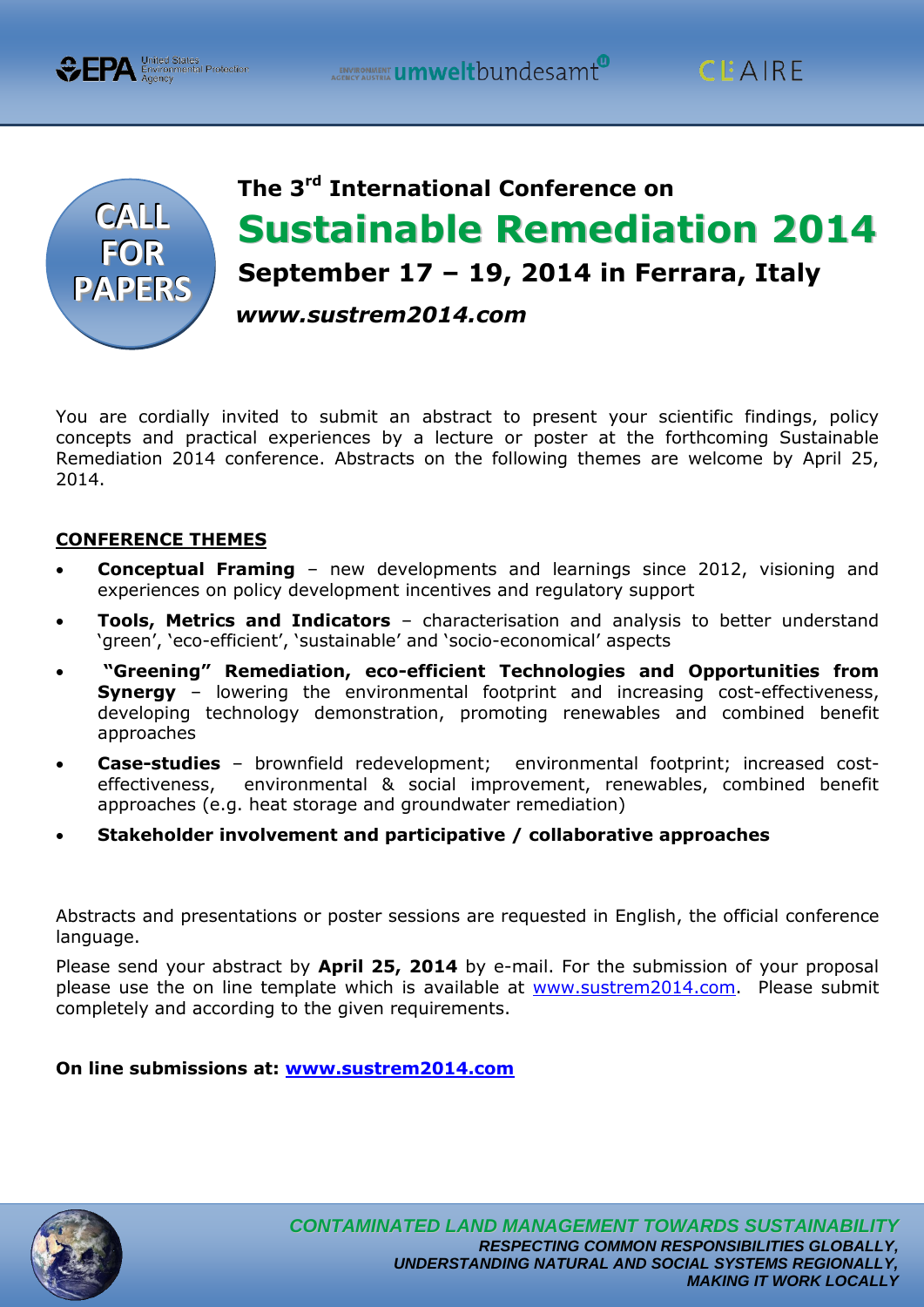



# **EVALUATION AND ELABORATION OF THE PROGRAMME**

All submitted abstracts will be evaluated by members of the Scientific Committee. Selection criteria are conformity with conference themes, quality and style of presentation as well as meeting the submission deadline (Deadline: April 25, 2014). In cases of acceptance, the Scientific and Organising Committees will provide a recommendation on the presentation form (lecture or poster) of your contribution, which will depend on the best balance of contribution for the conference.

Provisional programme will be announced by June 2nd 2014  $(31<sup>st</sup>$  August 2014: final announcement and Programme).

#### **Lecture and/or Poster Acceptance:**

The decision about acceptance of a submitted paper as lecture or poster will be sent to you via e-mail by May 19, 2014 at the latest.

## **COMMITTEES**

#### **Organizing Committee (OC):**

- Claudio ALBANO, RECONnet-SuRF Italy / CH2MHILL (Italy)
- Andrea BARBANTI, Reconnet-SuRF Italy / InTeA (Italy)
- Dominique DARMENDRAIL, COMMON FORUM / BRGM (France)
- Nicola HARRIES, CL:AIRE (Contaminated Land: Applications in Real Environments, UK)
- Sarah MAC KAY, NICOLE, WSP (UK)
- Dietmar MÜLLER-GRABHERR, EURODEMOplus / Austrian Environment Agency (Austria)
- Carlos S. PACHON, US EPA (Office of Superfund Remediation and Tech. Innovation, USA)
- Silvia PAPARELLA, Reconnet-SuRF Italy / Fiere Ferrara (Italy)
- Lorenzo SACCHETTI, Reconnet-SuRF Italy / CARUS (Italy)

## **Scientific Committee (SC):**

- Renato BACIOCCHI, RECONnet / University of Rome Tor Vergata (Italy)
- Paul BARDOS, r3 environmental technology ltd / University of Brighton (UK)
- Michel BEAULIEU, Quebec Ministry (Canada)
- Simona BERARDI, RECONnet / Inail (Workers Compensation Authority, Italy)
- Paolo CAMPACI, Veneto Region (Italy)
- Colin CHEN, SuRF Taiwan (Taiwan)
- Mengfang CHEN, SITE REM / CECDADI (China)
- Marco FALCONI, RECONnet-SuRF Italy / ISPRA (Inst. Envir. Protection & Research, Italy)
- Paul FAVARA, SuRF USA / CH2MHILL (USA)
- Trevor HOWARD, England Environ. Agency (UK)
- Stella KARNIS, SuRF Canada / Canadian National (Canada)
- Kathy KITAGAWA, Environment Canada (Canada)
- Hans-Peter KOSCHITZKY, University Stuttgart (Germany)
- Rik LANTZ, OneSullivan (USA)
- Barbara MACO, Wactor & Wick LPP (USA)
- Alessandro NARDELLA, Eni HSEQ (Italy)
- Paul NATHANAIL, University of Nottingham (UK)
- Garry Smith SuRF ANZ / Geosyntec (Australia)
- Jonathan SMITH, SuRF-UK / Shell Global Solutions (UK)
- Hans SLENDERS, SuRF NL / Arcadis (Netherland)
- Alan THOMAS, NICOLE / ERM (UK)